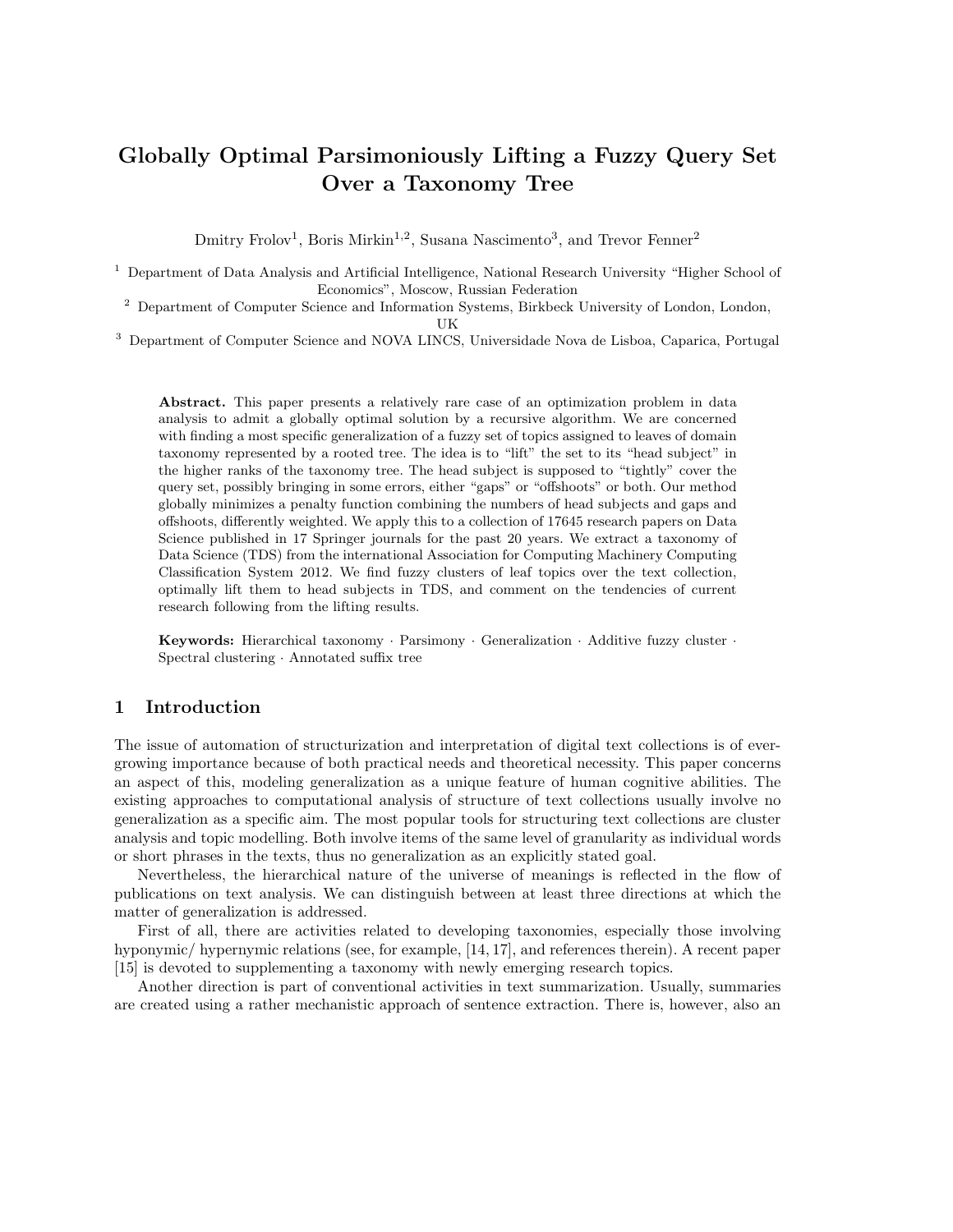approach for building summaries as abstractions of texts by combining some templates such as subject-verb-object (SVO) triplets (see, for example, [8]).

One more direction is what can be referred to as "operational" generalization: the authors use generalized case descriptions involving taxonomic relations between generalized states and their parts to achieve a tangible goal such as improving characteristics of text retrieval (see, for example, [11] and [16].)

This paper falls in neither of these directions, as we do not try to change any taxonomy. We rather use a taxonomy for straightforwardly implementing the idea of generalization. According to the Merriam-Webster dictionary, the term "generalization" refers to deriving a general conception from particulars. We assume that a most straightforward medium for such a derivation, a domain taxonomy, is given as a rooted tree whose nodes are labeled by topics of the domain. The situation of our concern is a case at which we are to generalize a fuzzy set of taxonomy leaves representing the essence of some empirically observed phenomenon. The most popular Computer Science taxonomy is manually developed by the world-wide Association for Computing Machinery, a most representative body in the domain; the latest release of the taxonomy has been published in 2012 as the ACM Computing Classification System (ACM-CCS) [1]. We take its part related to Data Science, as presented in a slightly modified form by adding a few leaves in [4].

The rest of the paper is organized accordingly. Section 2 presents a mathematical formalization of the generalization problem as of parsimoniously lifting of a given fuzzy leaf set to higher ranks of the taxonomy and provides a recursive algorithm leading to a globally optimal solution to the problem. Section 3 describes an application of this approach to deriving tendencies in development of the data science, that are discerned from a set of about 18,000 research papers published by the Springer Publishers in 17 journals related to Data Science for the past 20 years. Its subsections describe our approach to finding and generalizing fuzzy clusters of research topics. In the end, we point to tendencies in the development of the corresponding parts of Data Science, as drawn from the lifting results.

# 2 Parsimoniously lifting a fuzzy thematic subset in taxonomy: model and method

Mathematically, a taxonomy is a rooted tree whose nodes are annotated by taxonomy topics. We consider the following problem. Given a fuzzy set S of taxonomy leaves, find a node  $t(S)$  of higher rank in the taxonomy, that covers the set  $S$  in a most specific way. Such a "lifting" problem is a mathematical explication of the human facility for generalization, that is, "the process of forming a conceptual form" of a phenomenon represented, in this case, by a fuzzy leaf subset.

The problem is not as simple as it may seem to be. Consider, for the sake of simplicity, a hard set  $S$  shown with five black leaf boxes on a fragment of a tree in Figure 1. Figure 2 illustrates the situation at which the set of black boxes is lifted to the root, which is shown by blackening the root box, and its offspring, too. If we accept that set S may be generalized by the root, this would lead to a number, four, white boxes to be covered by the root and, thus, in this way, falling in the same concept as  $S$  even as they do not belong in  $S$ . Such a situation will be referred to as a gap. Lifting with gaps should be penalized. Altogether, the number of conceptual elements introduced to generalize  $S$  here is 1 head subject, that is, the root to which we have assigned  $S$ , and the 4 gaps occurred just because of the topology of the tree, which imposes this penalty. Another lifting decision is illustrated in Figure 3: here the set is lifted just to the root of the left branch of the tree. We can see that the number of gaps has drastically decreased, to just 1. However, another oddity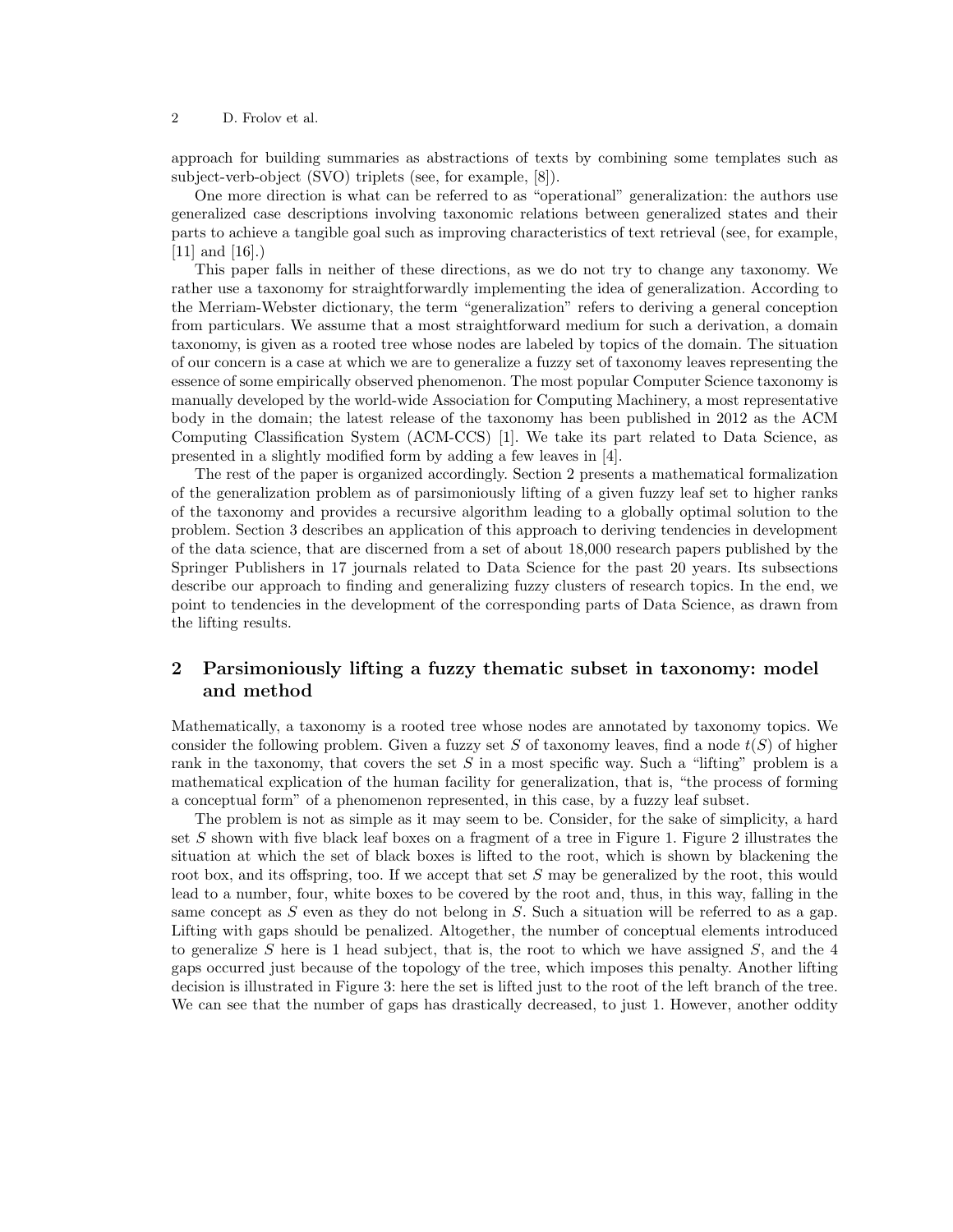emerged: a black box on the right, belonging to  $S$  but not covered by the root of the left branch at which the set  $S$  is mapped. This type of error will be referred to as an offshoot. At this lifting, three new items emerge: one head subject, one offshoot, and one gap. This is less than the number of items emerged at lifting the set to the root (one head subject and four gaps, that is, five), which makes it more preferable. Of course, this conclusion holds only if the relative weight of an offshoot is less than the total relative weight of three gaps.

We are interested to see whether a fuzzy set S can be generalized by a node t from higher ranks of the taxonomy, so that  $S$  can be thought of as falling within the subtree rooted at the node t. The goal of finding an interpretable pigeon-hole for S within the taxonomy can be formalized according to the Maximum Parsimony (MP) principle: find one or more "head subjects"  $t$  to cover  $S$  with the minimum number of the elements introduced at the generalization: head subjects and gaps and offshoots.

Consider a rooted tree T representing a hierarchical taxonomy so that its nodes are annotated with key phrases signifying various concepts. We denote the set of all its leaves by I. The relationship between nodes in the hierarchy is conventionally expressed using genealogical terms: each node  $t \in T$  is said to be the *parent* of the nodes immediately descending from t in T, its *children*. We use  $\chi(t)$  to denote the set of children of t. Each *interior* node  $t \in T - I$  is assumed to correspond to a concept that generalizes the topics corresponding to the leaves  $I(t)$  descending from t, viz. the leaves of the subtree  $T(t)$  rooted at t, which is conventionally referred to as the *leaf cluster of t*.

A fuzzy set on  $I$  is a mapping  $u$  of  $I$  to the non-negative real numbers that assigns a membership value, or support,  $u(i) \geq 0$  to each  $i \in I$ . We refer to the set  $S_u \subset I$ , where



Fig. 1. A crisp query set, shown by black boxes, to be conceptualized in the taxonomy.



Fig. 2. Generalization of the query set from Figure 1 by mapping it to the root, with the price of four gaps emerged at the lift.



Fig. 3. Generalization of the query set from Figure 1 by mapping it to the root of the left branch, with the price of one gap and one offshoot emerged at this lift.

 $S_u = \{i \in I : u(i) > 0\}$ , as the base of u. In general, no other assumptions are made about the function  $u$ , other than, for convenience, commonly limiting it to not exceed unity. Conventional, or crisp, sets correspond to binary membership functions u such that  $u(i) = 1$  if  $i \in S_u$  and  $u(i) = 0$ otherwise.

Given a fuzzy set u defined on the set of leaves I of the tree T, one may consider u to be a (possibly noisy) projection of a higher rank concept, u's "head subject", onto the corresponding leaf cluster. Under this assumption, there should exist a head subject node  $h$  among the interior nodes of T such that its leaf cluster  $I(h)$  more or less coincides (up to small errors) with  $S_u$ . This head subject is the generalization of  $u$  to be found. The two types of possible errors associated with the head subject, if it does not cover the base of u precisely, are false positives and false negatives,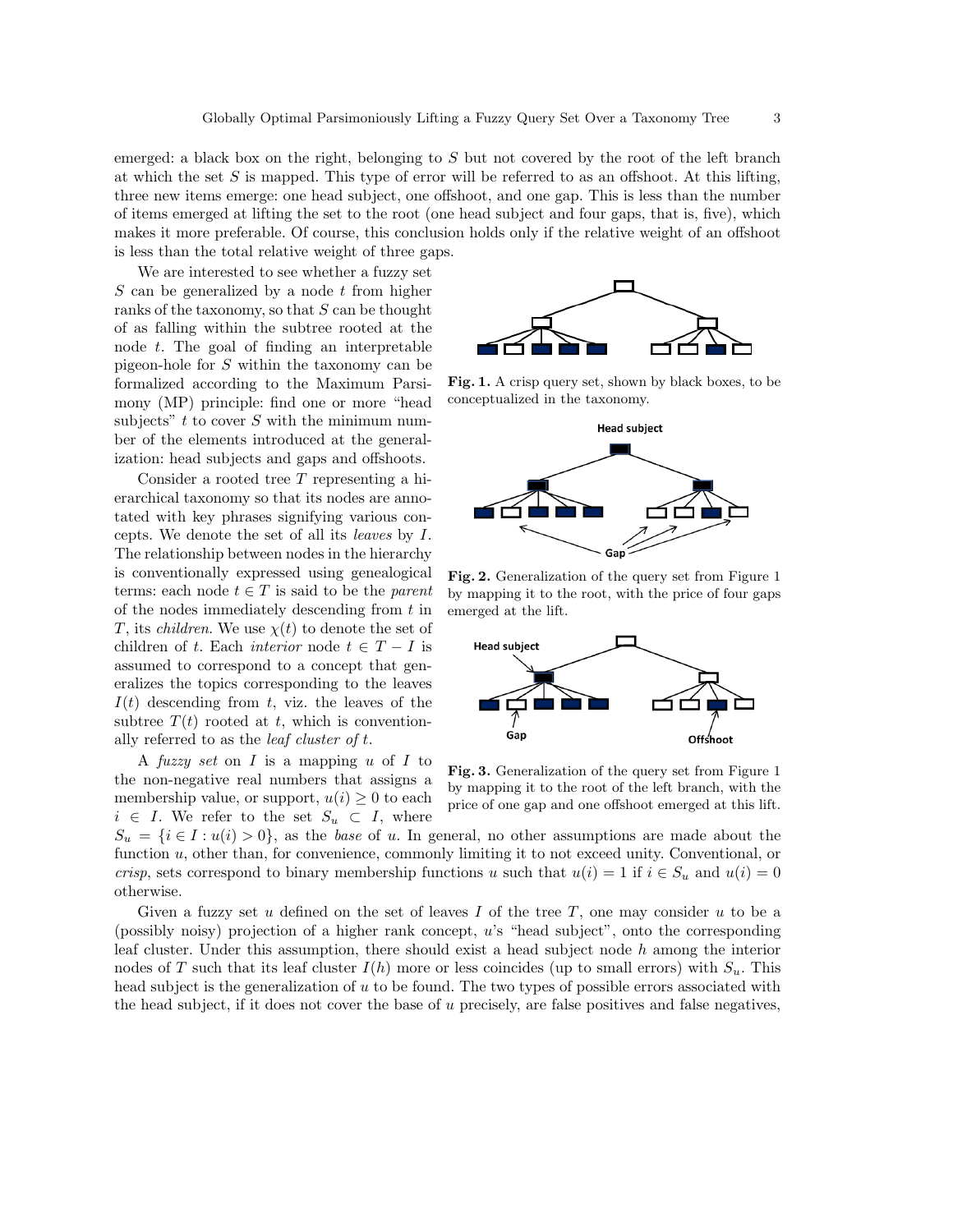referred to in this paper, as *gaps* and *offshoots*, respectively. They are illustrated in Figures 2 and 3. Given a head subject node h, a gap is a node t covered by h but not belonging to the base of u, so that  $u(t) = 0$ . In contrast, an offshoot is a node t such that  $u(t) > 0$  but not covered by h. Altogether, the total number of head subjects, gaps, and offshoots has to be as small as possible. To this end, we introduce a penalty for each of these elements. Assuming for the sake of simplicity, that the black box leaves on Figure 1 have membership function values equal to unity, one can easily see that the total penalty at the head subject raised to the root (Figure 2) is equal to  $1+4\lambda$ where 1 is the penalty for a head subject and  $\lambda$ , the penalty for a gap, since the lift on Figure 2 involves one head subject, the root, and four gaps, the blank box leaves. Similarly, the penalty for the lift on Figure 3 to the root of the left-side subtree is equal to  $1 + \gamma + \lambda$  where  $\gamma$  is the penalty for an offshoot, as there is one copy of each, head subject, gap, and offshoot, in Figure 3. Therefore, depending on the relationship between  $\gamma$  and  $\lambda$  either lift on Figure 2 or lift on Figure 3 is to be chosen. That will be the former, if  $3\lambda < \gamma$ , or the latter, if otherwise.

A node  $t \in T$  is referred to as u-irrelevant if its leaf-cluster  $I(t)$  is disjoint from the base  $S_u$ . Obviously, if a node is  $u$ -irrelevant, all of its descendants are also  $u$ -irrelevant. Consider a candidate node h in T and its meaning relative to fuzzy set u. An h-gap is a node g of  $T(h)$ , other than h, at which a loss of the meaning has occurred, that is, q is a maximal u-irrelevant node in the sense that its parent is not u-irrelevant. Conversely, establishing a node h as a head subject can be considered as a gain of the meaning of u at the node. The set of all h-gaps will be denoted by  $G(h)$ .

A gap is less significant if its parent's membership value is smaller. Therefore, a measure  $v(g)$ of "gap importance" should also be defined, to be reflected in the penalty function. We suggest defining the *gap importance* as  $v(g) = u(par(g))$ , where par(g) is the parent of g. An alternative definition would be to scale these values by dividing them by the number of children of  $par(g)$ . However, we note that the algorithm ParGenFS below works for any definition of gap importance. Also, we define a summary gap importance:  $V(t) = \sum_{g \in G(t)} v(g)$ .

An h-offshoot is a leaf  $i \in S_u$  which is not covered by h, i.e.,  $i \notin I(h)$ . The set of all h-offshoots is  $S_u - I(h)$ . Given a fuzzy topic set u over I, a set of nodes H will be referred to as a u-cover if: (a) H covers  $S_u$ , that is,  $S_u \subseteq \bigcup_{h \in H} I(h)$ , and (b) the nodes in H are unrelated, i.e.  $I(h) \cap I(h') = \emptyset$ for all  $h, h' \in H$  such that  $h \neq h'$ . The interior nodes of H will be referred to as head subjects and the leaf nodes as *offshoots*, so the set of offshoots in H is  $H \cap I$ . The set of gaps in H is the union of  $G(h)$  over all head subjects  $h \in H - I$ .

We define the penalty function  $p(H)$  for a *u*-cover H as:

$$
p(H) = \sum_{h \in H - I} u(h) + \sum_{h \in H - I} \sum_{g \in G(h)} \lambda v(g) + \sum_{h \in H \cap I} \gamma u(h).
$$
 (1)

The problem we address is to find a u-cover H that globally minimizes the penalty  $p(H)$ . Such a u-cover is the parsimonious generalization of the set  $u$ .

Before applying an algorithm to minimize the total penalty, one needs to execute a preliminary transformation of the tree by pruning it from all the non-maximal  $u$ -irrelevant nodes, i.e. descendants of gaps. Simultaneously, the sets of gaps  $G(t)$  and the internal summary gap importance  $V(t) = \sum_{g \in G(t)} v(g)$  in Eq. (1) can be computed for each interior node t. We note that the elements of  $S_u$  are in the leaf set of the pruned tree, and the other leaves of the pruned tree are precisely the gaps. After this, our lifting algorithm  $ParGenFS$  applies. For each node  $t$ , the algorithm ParGenFS computes two sets,  $H(t)$  and  $L(t)$ , containing those nodes in  $T(t)$  at which respectively gains and losses of head subjects occur (including offshoots). The associated penalty  $p(t)$  is computed too.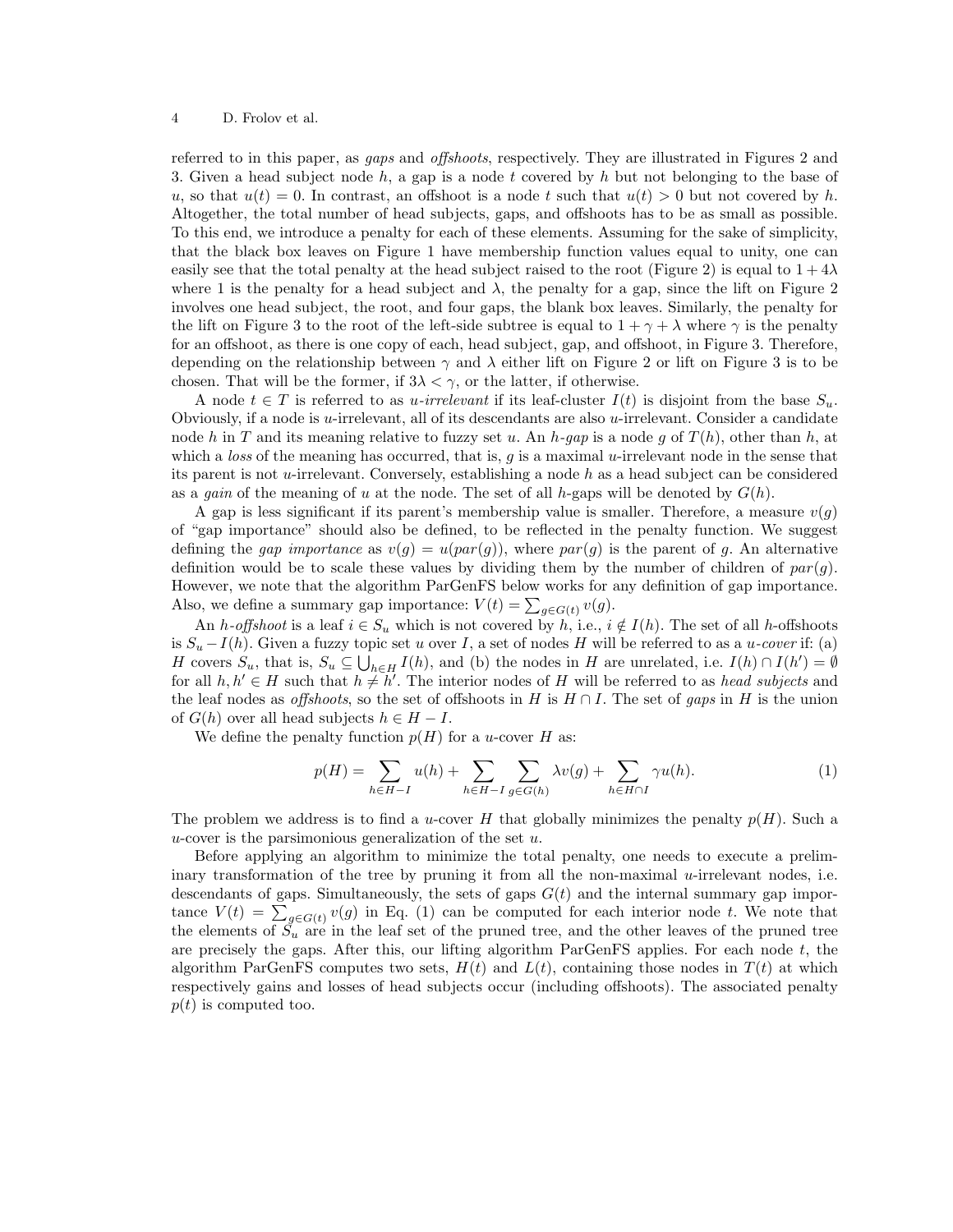An assumption of the algorithm is that no gain can happen after a loss. Therefore,  $H(t)$  and  $L(t)$ are defined assuming that the head subject has not been gained (nor therefore lost) at any of  $t$ 's ancestors. The algorithm ParGenFS recursively computes  $H(t)$ ,  $L(t)$  and  $p(t)$  from the corresponding values for the child nodes in  $\chi(t)$ .

Specifically, for each leaf node that is not in  $S_u$ , we set both  $L(\cdot)$  and  $H(\cdot)$  to be empty and the penalty to be zero. For each leaf node that is in  $S_u$ ,  $L(\cdot)$  is set to be empty, whereas  $H(\cdot)$ , to contain just the leaf node, and the penalty is defined as its membership value multiplied by the offshoot penalty weight  $\gamma$ . To compute  $L(t)$  and  $H(t)$  for any interior node t, we analyze two possible cases: (a) when the head subject has been gained at t and (b) when the head subject has not been gained at t. In case (a), the sets  $H(\cdot)$  and  $L(\cdot)$  at its children are not needed. In this case,  $H(t)$ ,  $L(t)$  and  $p(t)$  are defined by:

$$
H(t) = \{t\}, \quad L(t) = G(t), \quad p(t) = u(t) + \lambda V(t). \tag{2}
$$

In case (b), the sets  $H(t)$  and  $L(t)$  are just the unions of those of its children, and  $p(t)$  is the sum of their penalties:

$$
H(t) = \bigcup_{w \in \chi(t)} H(w), \quad L(t) = \bigcup_{w \in \chi(t)} L(w), \quad p(t) = \sum_{w \in \chi(t)} p(w).
$$
\n
$$
(3)
$$

To obtain a parsimonious lift, whichever case gives the smaller value of  $p(t)$  is chosen.

When both cases give the same values for  $p(t)$ , we may choose arbitrarily – in the formulation of the algorithm below, we have chosen (a). The output of the algorithm consists of the sets defined at the root, namely,  $H$  – the set of head subjects and offshoots,  $L$  – the set of gaps, and  $p$  – the associated penalty.

ParGenFS Algorithm

```
– INPUT: u, T- OUTPUT: H = H(root), L = L(root), p = p(root)I Base Case
for each leaf i \in Iif u(i) > 0H(i) = \{i\}L(i) = \oslashp(i) = \gamma u(i)else
     H(i) = \oslashL(i) = \oslashp(i) = 0II Recursion
   if u(t) + \lambda V(t) \leq \sum_{w \in \chi(t)} p(w)H(t) = \{t\}L(t) = G(t)p(t) = u(t) + \lambda V(t)else
      H(t) = \bigcup_{w \in \chi(t)} H(w)L(t) = \bigcup_{w \in \chi(t)} L(w)p(t) = \sum_{w \in \chi(t)} p(w)
```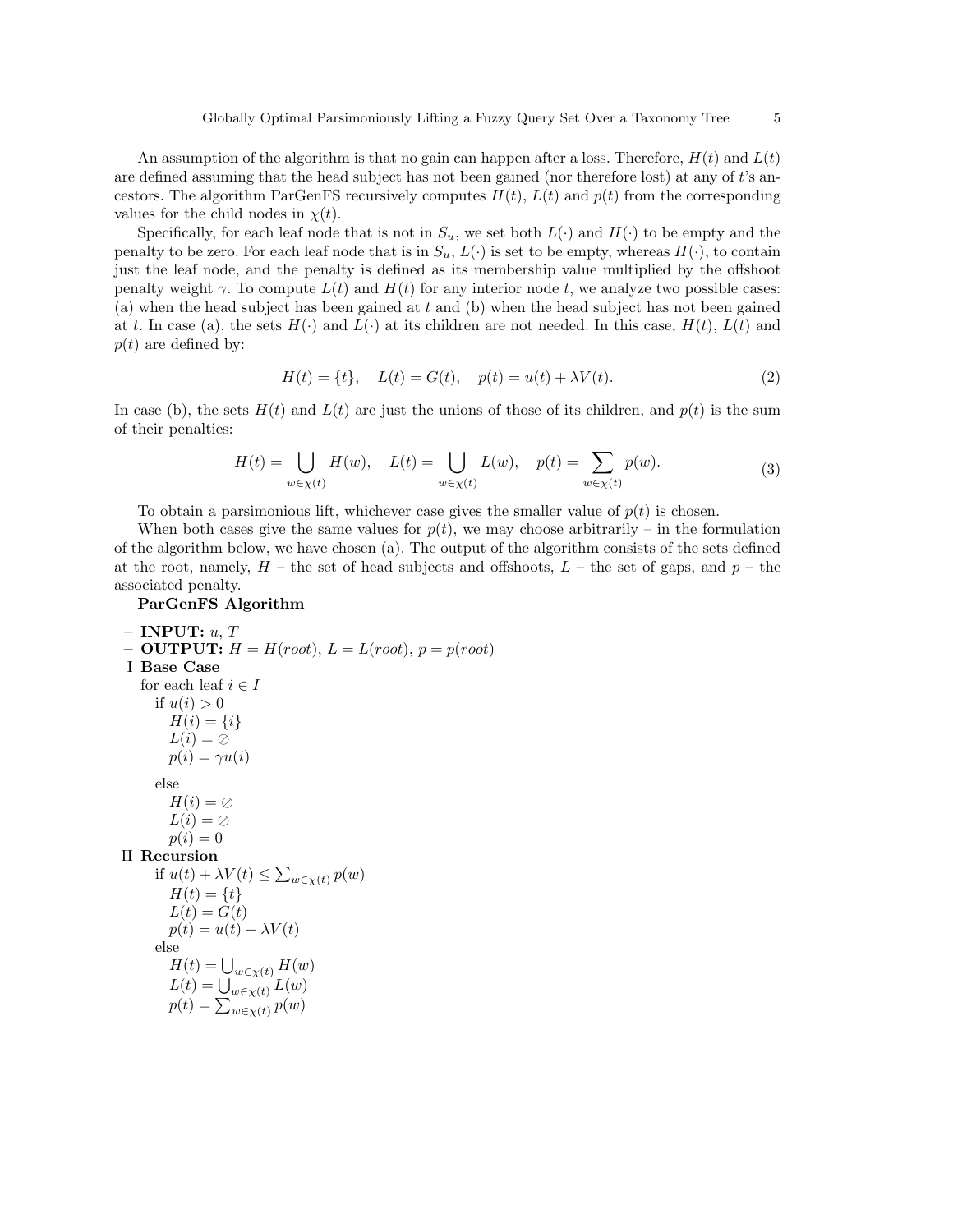The algorithm ParGenFS leads to an optimal lifting indeed:

**Theorem 1.** Any u-cover H found by the algorithm  $ParGenFS$  is a (global) minimizer of the penalty p.

*Proof.* We prove this result by induction over the number of nodes n in the tree. If  $n = 1$ , there is only one node i and, in the Base Case of ParGenFS, the definition of the sets  $H(i)$  and  $L(i)$  is such that the only possible non-empty set is  $H(i) = \{i\}$ , when  $i \in S_u$ . The penalty in this case is  $\gamma u(i)$ , which is clearly the correct, and minimum, penalty. When  $i \notin S_u$ , the penalty is obviously zero.

Let us now assume that the statement is true for all rooted trees with fewer than  $n$  nodes. Consider a rooted tree  $T(t)$  with n nodes, where  $n > 1$ . Each child w of the root t is itself the root of a subtree  $T(w)$  with fewer than n nodes.

If the head subject is not gained at t, then the optimal  $H$ - and  $L$ -sets at t are clearly the unions of the corresponding sets for the subtrees  $T(w)$ ; this follows from the additive structure of the penalty function in (1). Clearly, the minimum penalty for the subtree  $T(t)$  must be the smaller of the penalty values  $p(t) = u(t) + \lambda V(t)$  and  $p(t) = \sum_{w \in \chi(t)} p(w)$ , as it is in the algorithm. The result now follows by induction on  $n$ .

# 3 Structuring and generalizing a collection of research papers

To apply the ParGenFS algorithm, we go through the following steps:

- preparing a scholarly text collection;
- preparing a taxonomy of the domain under consideration;
- developing a matrix of relevance values between taxonomy leaf topics and research publications from the collection;
- finding fuzzy clusters according to the structure of relevance values;
- lifting the clusters over the taxonomy to conceptualize them via generalization;
- making conclusions from the generalizations.

Let us describe them in turn.

#### 3.1 Scholarly text collection

We downloaded a collection of 17685 research papers together with their abstracts published in 17 journals related to Data Science for 20 years from 1998-2017. We take the abstracts to these papers as a representative collection.

## 3.2 DST Taxonomy

Taxonomy building is a form of knowledge engineering which is getting more and more popular. Most known are taxonomies within the bioinformatics Genome Ontology project (GO) [5], health and medicine SNOMED CT project [7] and the like. Mathematically, a taxonomy is a rooted tree, a hierarchy, whose all nodes are labeled by main concepts of the domain the taxonomy relates to. The hierarchy corresponds to a relation of inclusion: the fact that node A is the parent of B means that B is part, or a special case, of A.

The subdomain of our choice is Data Science, comprising such areas as machine learning, data mining, data analysis, etc. We take that part of the ACM-CCS 2012 taxonomy, which is related to Data Science, and add a few leaves related to more recent Data Science developments. The taxonomy under consideration is presented, for example, in [4].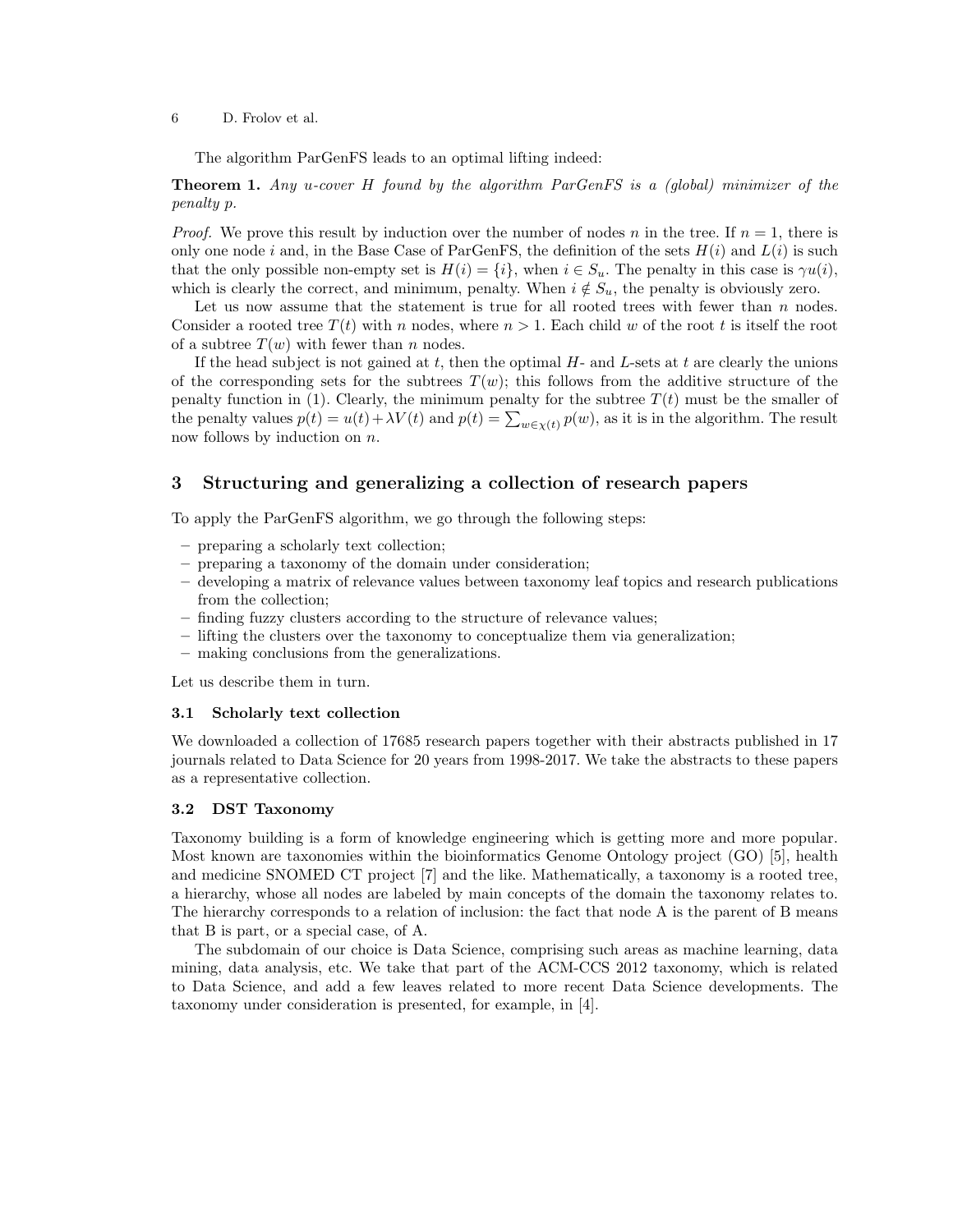#### 3.3 Scoring the relevance between texts and key phrases

Most popular and well established approaches to scoring keyphrase-to-document relevance include the so-called vector-space approach [13] and probabilistic text model approach [2]. These, however, rely on individual words and text pre-processing. We utilize a method, first developed by R. Pampapathi et al [12] and further advanced in [3], the AST method for evaluating keyphrase-to-text relevance score using purely string frequency information. An advantage of the method is that it requires no manual work, but works rather reliably, as claimed by these authors.

#### 3.4 Deriving fuzzy clusters of taxonomy topics

Clusters of topics should reflect co-occurrence of topics: the greater the number of texts to which both t and  $t'$  topics are relevant, the greater the interrelation between t and  $t'$ , the greater the chance for topics  $t$  and  $t'$  to fall in the same cluster. We have tried several popular clustering algorithms at our data. Unfortunately, no satisfactory results have been found. Therefore, we present here results obtained with the FADDIS algorithm developed in [10] specifically for finding thematic clusters. This algorithm implements assumptions that are relevant to the task:

- LN Laplacian Normalization: Similarity data transformation, modeling to an extent heat distribution and, in this way, making the cluster structure sharper.
- AA Additivity: Thematic clusters behind the texts are additive, so that similarity values are sums of contributions by different hidden themes.
- AN Non-Completeness: Clusters do not necessarily cover all the key phrases available, as the text collection under consideration may be irrelevant to some of them.

Co-relevance topic-to-topic similarity score Given a keyphrase-to-document matrix  $R$  of relevance scores is converted to a keyphrase-to-keyphrase similarity matrix A for scoring the "corelevance" of keyphrases according to the text collection structure. The similarity score  $a_{tt'}$  between topics t and t' can be computed as the inner product of vectors of scores  $r_t = (r_{tv})$  and  $r_{t'} = (r_{t'v})$ where  $v = 1, 2, ..., V = 17685$ . The inner product is moderated by a natural weighting factor assigned to texts in the collection. The weight of text  $v$  is defined as the ratio of the number of topics  $n_v$  relevant to it and  $n_{max}$ , the maximum  $n_v$  over all  $v = 1,2,...,V$ . A topic is considered relevant to v if its relevance score is greater than 0.2 (a threshold found experimentally, see [3]).

**FADDIS thematic clusters** After computing the  $317 \times 317$  topic-to-topic co-relevance matrix, converting in to a topic-to-topic Lapin transformed similarity matrix, and applying FADDIS clustering, we sequentially obtained 6 clusters, of which three clusters are obviously homogeneous. They relate to 'Learning', 'Retrieval', and 'Clustering'. These clusters, L, R, and C, respectively, are presented in Table 1.

## 3.5 Results of lifting clusters L, R, and C within DST

The clusters above are lifted in the DST taxonomy using ParGenFS algorithm with the gap penalty  $\lambda = 0.1$  and off-shoot penalty  $\gamma = 0.9$  defined to correspond specifics of the DST tree.

The results of lifting of Cluster L are shown in Figure 4. There are three head subjects: Machine Learning, Machine Learning Theory, and Learning to Rank. These represent the structure of the general concept "Learning" according to the text collection under consideration. The list of gaps obtained is less instructive, reflecting probably a relatively modest coverage of the domain by the publications in the collection (see in Table 2).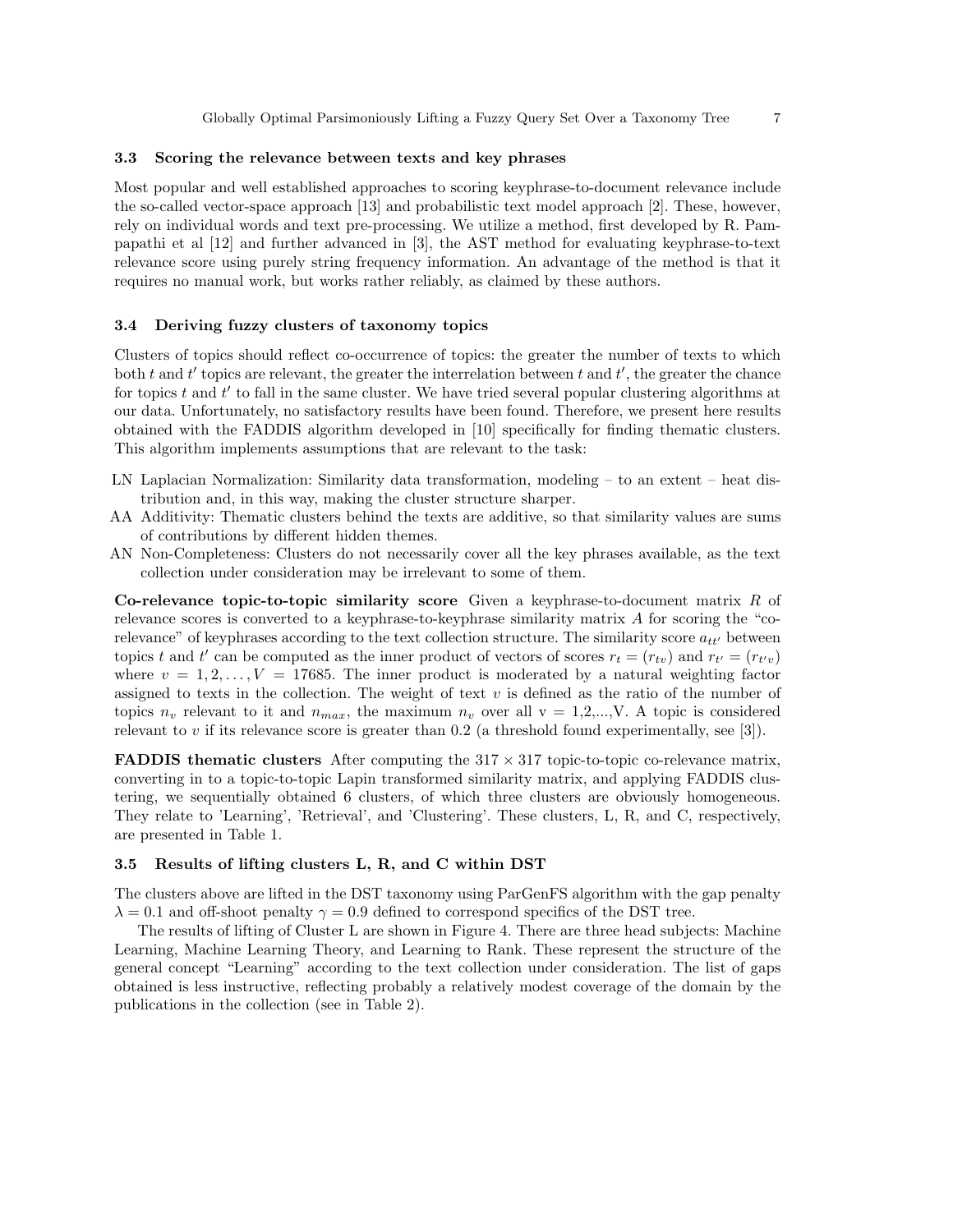| Cluster L |                |                                       | Cluster R |                                |                                                                  | Cluster C |                                           |                                                           |
|-----------|----------------|---------------------------------------|-----------|--------------------------------|------------------------------------------------------------------|-----------|-------------------------------------------|-----------------------------------------------------------|
| u(t)      | Code           | Topic                                 | u(t)      | Code                           | Topic                                                            | u(t)      | Code                                      | Topic                                                     |
|           | 0.300 5.2.3.8. | rule learning                         |           | 0.211 3.4.2.1.                 | query representation $\vert 0.327\rangle 3.2.1.4.7$ biclustering |           |                                           |                                                           |
|           | 0.282 5.2.2.1. | batch learning                        |           | $\vert 0.207 \vert 5.1.3.2.1.$ | image                                                            |           |                                           | $\left  0.286 \right  3.2.1.4.3 \right $ fuzzy clustering |
|           |                | $[0.276 5.2.1.1.2.]$ learning to rank |           |                                | representations                                                  |           |                                           | 0.248 3.2.1.4.2 consensus clustering                      |
|           |                | $[0.217]1.1.1.11.$ query learning     |           | 0.194 5.1.3.2.2.               | shape                                                            |           |                                           | $[0.220]3.2.1.4.6]$ conceptual clustering                 |
|           |                | $[0.216]$ 5.2.1.3.3. apprenticeship   |           |                                | representations                                                  |           | $\left  0.192 \right  5.2.4.3.1$ spectral |                                                           |
|           |                | learning                              |           | $ 0.194 5.2.3.6.2.1 $ tensor   |                                                                  |           |                                           | clustering                                                |
|           |                | $ 0.213 1.1.1.10.$ models of          |           |                                | representation                                                   |           |                                           | $  0.187 3.2.1.4.1 $ massive data                         |
|           |                | of learning                           |           |                                | $ 0.191 5.2.3.3.3.2 $ fuzzy representation                       |           |                                           | clustering                                                |
|           |                | $ 0.203 5.2.1.3.5 $ adversarial       |           | 0.187 3.1.1.5.3.               | data provenance                                                  |           |                                           | $[0.159]3.2.1.7.3]$ graph based                           |
|           |                | learning                              |           | 0.173 2.1.1.5.                 | equational models                                                |           |                                           | conceptual clustering                                     |

Table 1. Clusters L, R, C: topics with largest membership values.



Fig. 4. Lifting results for Cluster L: Learning. Gaps are numbered, see Table 2.

Similar comments can be made with respect to results of lifting of Cluster R: Retrieval. The obtained head subjects: Information Systems and Computer Vision show the structure of "Retrieval" in the set of publications under considerations. For the results of lifting of Cluster C the corresponding taxonomy fragment is too large, whereas the lifting results are too fragmentary. 16 (!) head subjects was obtained: clustering, graph based conceptual clustering, trajectory clustering, clustering and classification, unsupervised learning and clustering, spectral methods, document filtering, language models, music retrieval, collaborative search, database views, stream management, database recovery, mapreduce languages, logic and databases, language resources. As one can see, the core clustering subjects are supplemented by methods and environments in the cluster – this shows that the ever increasing role of clustering activities perhaps should be better reflected in the taxonomy.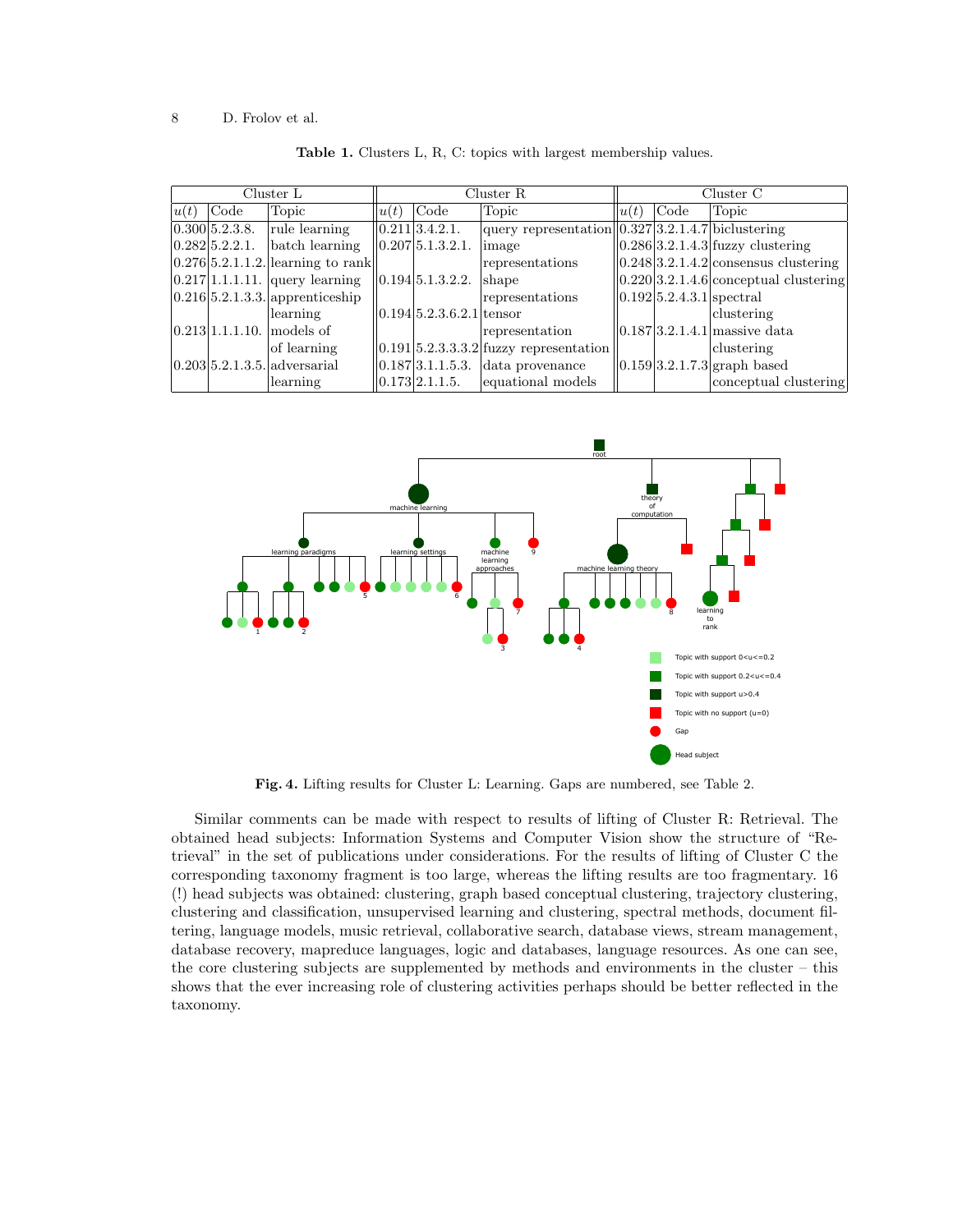Table 2. Gaps at the lifting of Cluster L.

| Number Topics |                                                                                                     |
|---------------|-----------------------------------------------------------------------------------------------------|
|               | ranking, supervised learning by classification, structured outputs                                  |
| 2             | sequential decision making in practice, inverse reinforcement learning in practice                  |
| 3             | statistical relational learning                                                                     |
| $\vert 4$     | sequential decision making, inverse reinforcement learning                                          |
| 5             | unsupervised learning                                                                               |
| 6             | learning from demonstrations, kernel approach                                                       |
|               | classification and regression trees, kernel methods, neural networks, learning in probabilistic     |
|               | graphical models, learning linear models, factorization methods, markov decision processes,         |
|               | stochastic games, learning latent representations, multiresolution, support vector machines         |
| 18            | sample complexity and generalization bounds, boolean function learning, kernel methods,             |
|               | boosting, bayesian analysis, inductive inference, structured prediction, markov decision processes, |
|               | regret bounds                                                                                       |
| 9             | machine learning algorithms                                                                         |

### 3.6 Making conclusions

We can see that the topic clusters found with the text collection do highlight areas of soon-tobe developments. Three clusters under consideration closely relate, in respect, to the following processes:

- theoretical and methodical research in learning, as well as merging the subject of learning to rank within the mainstream;
- representation of various types of data for information retrieval, and merging that with visual data and their semantics; and
- various types of clustering in different branches of the taxonomy related to various applications and instruments.

In particular, one can see from the "Learning" head subjects (see Figure 4 and comments to it) that main work here still concentrates on theory and method rather than applications. A good news is that the field of learning, formerly focused mostly on tasks of learning subsets and partitions, is expanding currently towards learning of ranks and rankings. Of course, there remain many sub-areas to be covered: these can be seen in and around the list of gaps in Table 2.

Moving to the lifting results for the information retrieval cluster R, we can clearly see the tendencies of the contemporary stage of the process. Rather than relating the term "information" to texts only, as it was in the previous stages of the process of digitalization, visuals are becoming parts of the concept of information. There is a catch, however. Unlike the multilevel granularity of meanings in texts, developed during millennia of the process of communication via languages in the humankind, there is no comparable hierarchy of meanings for images. One may only guess that the elements of the R cluster related to segmentation of images and videos, as well as those related to data management systems, are those that are going to be put in the base of a future multilevel system of meanings for images and videos. This is a direction for future developments.

Regarding the "clustering" cluster C with its 16 (!) head subjects, one may conclude that, perhaps, a time moment has come or is to come real soon, when the subject of clustering must be raised to a higher level in the taxonomy to embrace all these "heads". At the beginning of the Data Science era, a few decades ago, clustering was usually considered a more-or-less auxiliary part of machine learning, the unsupervised learning. Perhaps, soon we are going to see a new taxonomy of